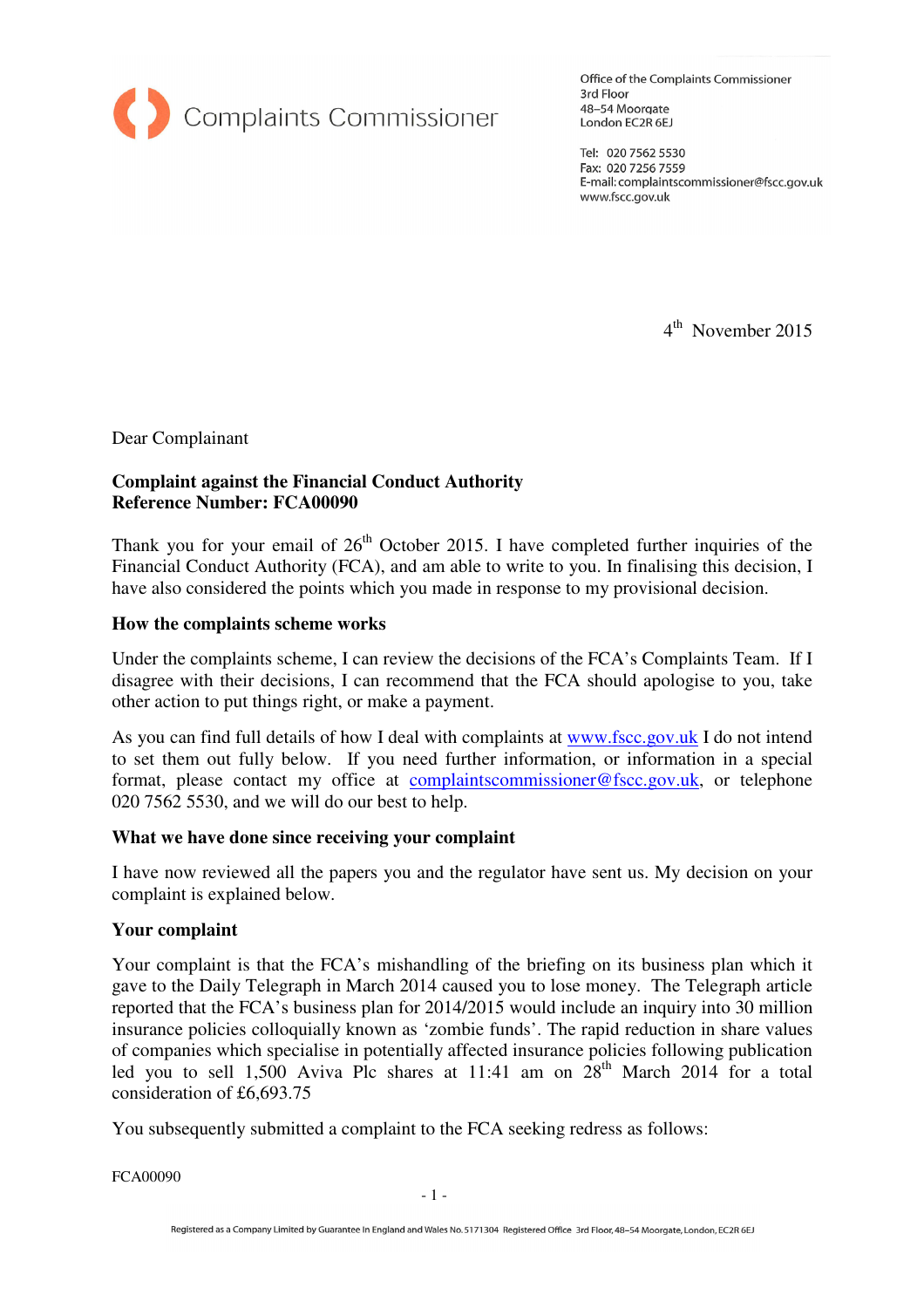| Current value of the (1,500) Aviva shares that were sold, circa<br>Final 2013 dividend of 9.4ppps paid 16/5/2014 foregone<br>Interim 2014 dividend of 5.85pps paid 17/11/2014 foregone | £          | £8,190.00<br>£ $141.00$<br>87.75 |
|----------------------------------------------------------------------------------------------------------------------------------------------------------------------------------------|------------|----------------------------------|
| <b>Total</b>                                                                                                                                                                           |            | £8,418.75                        |
| Less – Net receipt from sale as per contract note                                                                                                                                      |            | £6,681.25                        |
| <b>Loss due to transaction</b>                                                                                                                                                         |            | £1,737.50                        |
| Furthermore, to become reinvested as before would cost:<br>Based on current price of Aviva (circa £7,920.00)<br>Commission payable<br>Ad Valorem stamp duty                            | £<br>£     | 12.50<br>40.95                   |
| Sub total                                                                                                                                                                              | £          | 53.45                            |
| <b>Revised Total Loss of Claim</b>                                                                                                                                                     | £1,790.95' |                                  |

As a result of its stage 1 investigation into your complaint, the FCA offered you an ex gratia payment of £371.75 inclusive of brokerage fees of £12.50. You do not feel this is sufficient and are seeking to recover £1,790.95 as calculated above, subsequently amended to £1,703.35 when you submitted your complaint to me, and further revised to £1,028.24 in your response to my Preliminary Decision.

# **Background to the complaint**

In considering this case, I have carefully reviewed both your complaint and the regulator's arguments for not offering you an ex gratia payment of the full sum which you are seeking.

By way of general background, following an FCA briefing the Telegraph newspaper ran an article on its website at or around 10 pm on  $27<sup>th</sup>$  March 2014 and again in the morning of 28<sup>th</sup> March 2014 which indicated that the FCA would conduct a review of 30 million policies sold between 1970 and 2000, colloquially known as zombie funds, as part of an inquiry into the possible mistreatment of customers.

The effect of this article was to depress the share prices of some companies trading in such policies when the market opened on the following day,  $28<sup>th</sup>$  March 2014.

At 2.30pm on  $28<sup>th</sup>$  March 2014 the FCA issued clarification of its plans, and this announcement led to a recovery in the affected shares during the course of the day, though not to the levels seen at the end of the preceding day.

Subsequently, the FCA Board acknowledged the concerns of the market and appointed an external law firm, Clifford Chance, to undertake an independent inquiry into the FCA's handling of the briefing and its aftermath. Simon Davis of Clifford Chance conducted the inquiry, and concluded that a 'false market' and possibly a disorderly market existed for the shares of affected companies on  $28<sup>th</sup>$  March until 2.30pm, when the FCA issued its clarification statement, following which the relevant shares prices recovered. The FCA has accepted that its mishandling of the briefing, and the delays in correcting the matter, caused disruption to the market and losses, and it has offered ex gratia payments to a number of individuals, including you.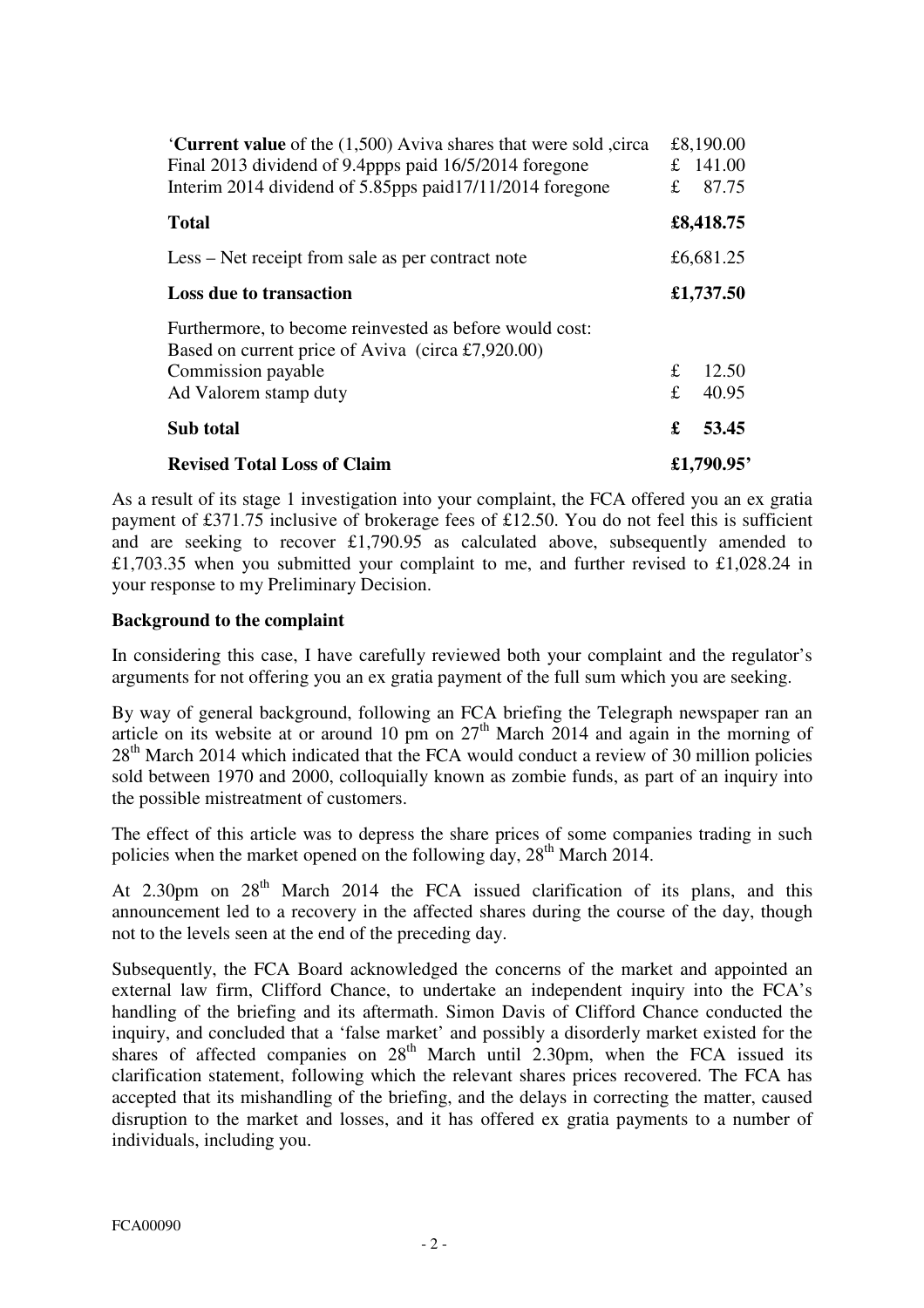The particulars of your case are that you had a long-term holding of 2,674 Aviva shares in an ISA.

On 28 March 2014 at 11:41 am you sold 1500 Aviva shares for £6,693.75.

You complained to the FCA who accepted your complaint within the Complaints Scheme and offered you an ex gratia payment of £371.75 inclusive of brokerage fees, using the share price of Aviva at close of business on  $28<sup>th</sup>$  March 2014 as a benchmark against which to calculate investor losses.

You feel that the FCA ought not to have used the closing price on  $28<sup>th</sup>$  March 2014 as a bench mark and should, instead, re-imburse you £1703.35 for loss of future dividends, share growth and reinvestment costs as you calculated above.

You have emphasised, in your response to my preliminary decision, the serious criticisms which have been made of the FCA's handling of this whole matter. It is a matter of record that the Davis Report, commissioned by the FCA, was very critical of the FCA's performance; that these criticisms have been echoed by many others, including Parliamentarians; and that the FCA has accepted its serious failings in this matter. It is against this background that I have considered your complaint.

# **My findings**

In reviewing your complaint, I have focussed on what I believe is the main issue: namely, is the FCA methodology for calculating ex gratia payments based on the closing price of the relevant shares on 28<sup>th</sup> March 2014 reasonable?

It is a matter of fact that the Telegraph article published at 10pm on  $27<sup>th</sup>$  March 2014 and featuring again on the front page of the Telegraph on the morning of  $28<sup>th</sup>$  March 2014 led to investor panic both immediately before and after the markets opened at 8am that morning. This was reflected in the share price of the insurance companies affected by the statement. It follows therefore that any sale of shares of affected companies on 28<sup>th</sup> March 2014 and associated losses would be eligible for compensation from the FCA.

Share prices are volatile and fluctuate according to a large number of underlying factors. It can be difficult to isolate the impact of one particular factor, in this case the contribution the press coverage of the FCA business plan, made to the market price of Aviva, although it is clear from the Davis Report that the effect was significant for some of the affected companies. For that reason, the FCA needed to choose a benchmark time close to the Daily Telegraph publication and the release of the FCA's clarification statement as the basis for calculating reasonable compensation.

From the papers I have seen, the FCA considered the merits of a number of options in setting the benchmark according to which losses would be assessed. Their final decision was to use the share prices of the affected companies at close of business on  $28<sup>th</sup>$  March 2014, and this is the basis upon which it has assessed your, and others', losses. The reasoning behind this decision was that share prices in affected companies, including Aviva, responded favourably to the FCA announcement at 2.30pm, and recovered significantly by close of business on  $28<sup>th</sup>$ March 2014. Using later dates would have entailed benchmarking prices which may have factored in other subsequent market events, and not represent as 'pure' a benchmark as the closing price on 28<sup>th</sup> March 2014. I do not consider that this decision was unreasonable, even though the adoption of the closing price on  $27<sup>th</sup>$  March or  $31<sup>st</sup>$  March 2014 might have resulted in a higher offer.